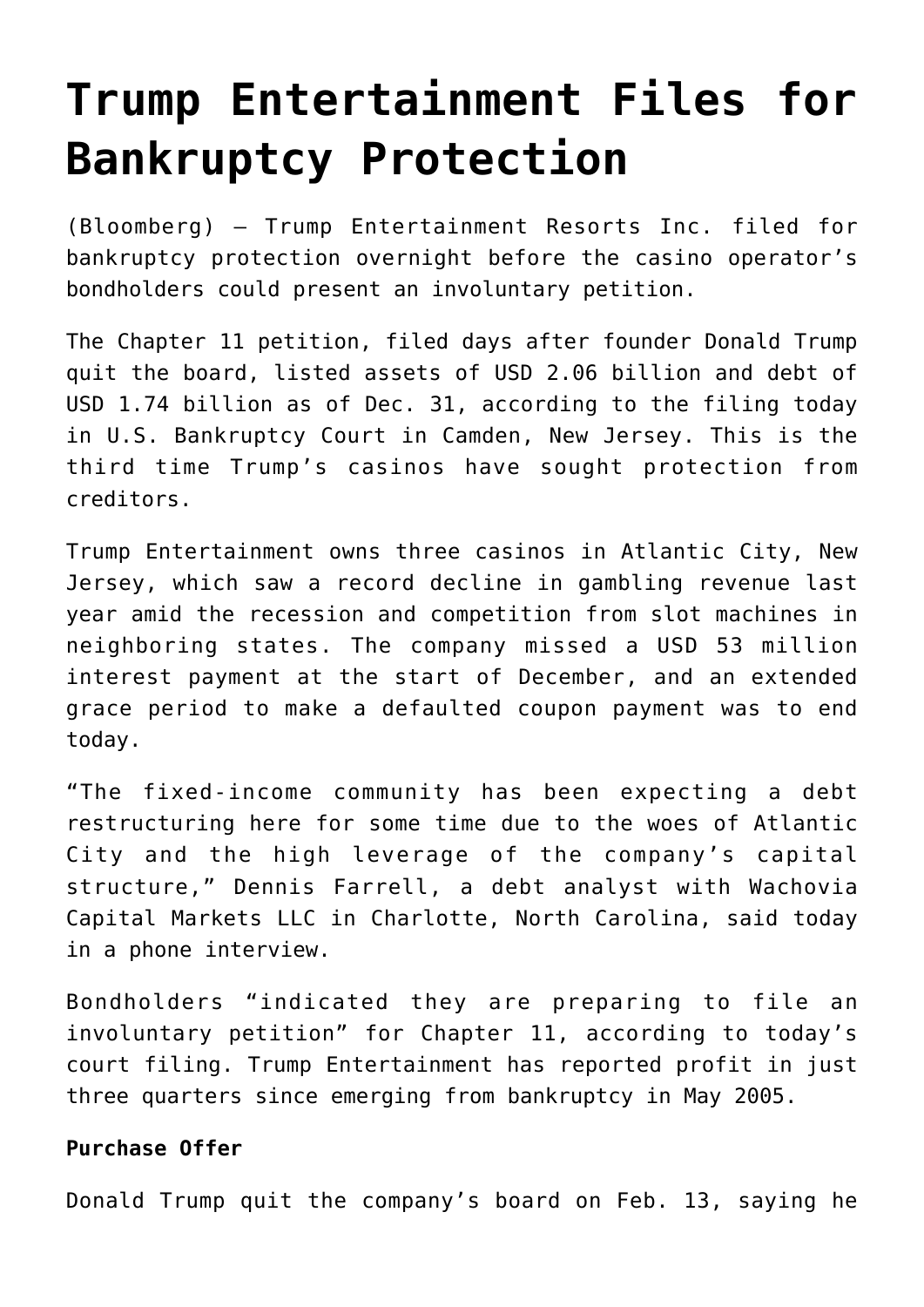disagreed with bondholders' decisions, including their rejection of a buyout offer he made.

Trump, 62, is a real estate developer and stars in the television show "The Apprentice." Trump controls 24 percent of Trump Entertainment's stock, according to today's filing. His daughter, Ivanka Trump, also quit the board last week.

Trump Entertainment dropped 5 cents, or 22 percent, to 18 cents at 3:59 p.m. in Nasdaq Stock Market composite trading. Before today, the shares advanced 35 percent this year.

The company's market value tumbled to USD 7.3 million through Feb. 13 from its peak at USD 842 million in August 2005. Donald Trump, Morgan Stanley, Franklin Mutual Advisors LLC, and Sam Chang are listed as Trump Entertainment's biggest shareholders in today's petition.

### **Marina Sale**

The company owns the Trump Taj Mahal Casino Resort, the Trump Plaza Hotel and Casino, and the Trump Marina Hotel Casino. Trump Entertainment affirmed in today's filing it plans to complete the sale of Trump Marina to Richard T. Fields' Coastal Marina LLC in May.

The company's 8.5 percent notes due June 2015 traded at 11 cents on the dollar, according to Trace, the bond-pricing system of the Financial Industry Regulatory Authority.

Trump Entertainment is represented by Michael Walsh of Weil, Gotshal & Manges LLP, who represented bondholders in the company's 2004 bankruptcy reorganization.

Trump Entertainment's local counsel is Charles Stanziale, from McCarter & English LLP in Newark, New Jersey.

Trump Entertainment will ask the Federal court in Camden tomorrow to allow the company to continue paying utilities and salaries, Stanziale said today in a telephone interview.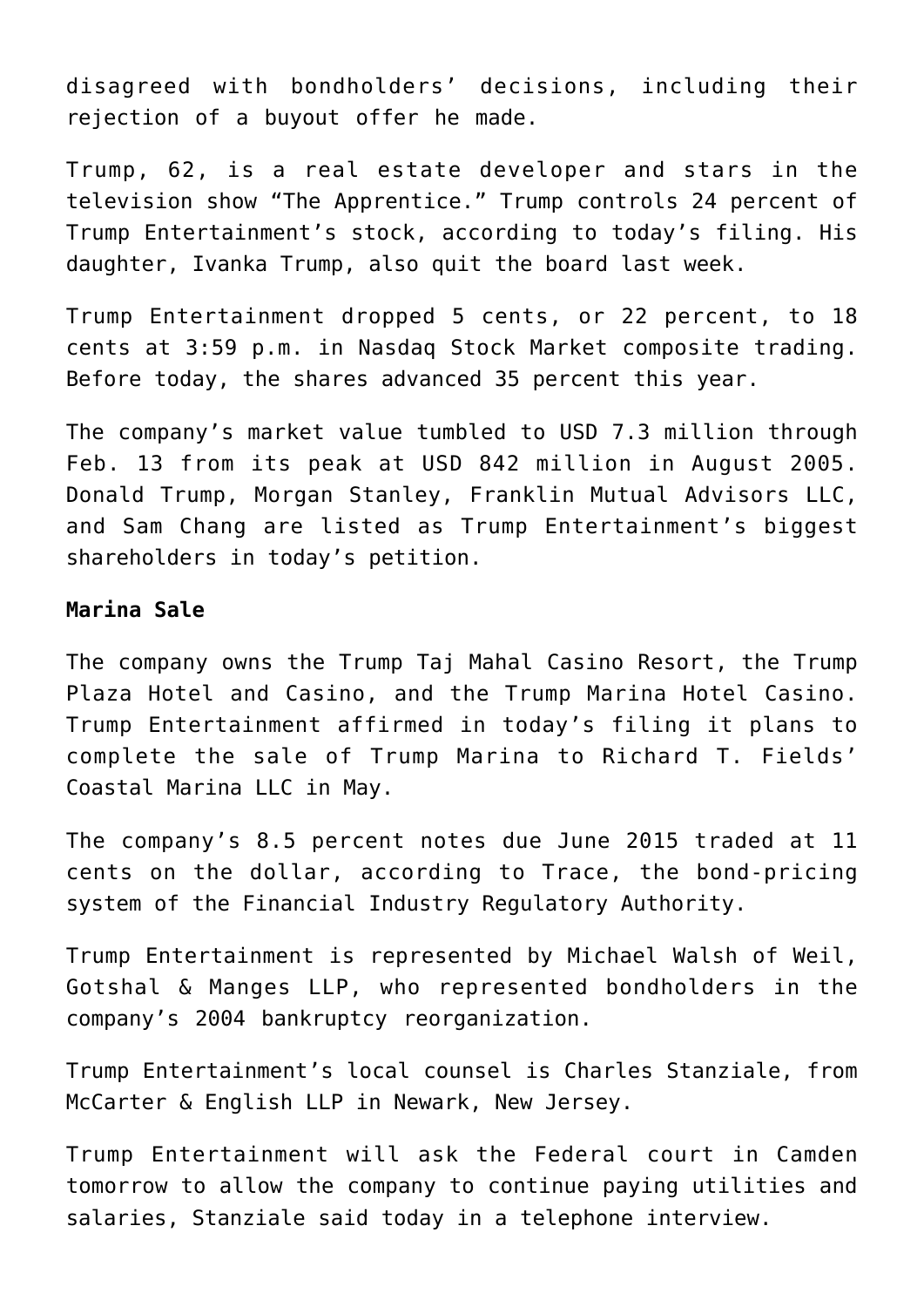Another hearing is set for Feb. 19 to ask the court  $,$  to approve an agreement between the lenders and the company to continue to fund its operations", he said.

"We're not asking for additional monies; we're just asking for the use of the monies that are already" available, said Stanziale.

#### **Creditors**

The 20 largest creditors without collateral backing their claims are owed about USD 1.32 billion, according to court papers. U.S. Bank National Association, as trustee for bondholders, is listed as the largest unsecured creditor with a claim of USD 1.31 billion.

Other unsecured creditors include Bovis Lend Lease Inc., with a claim of USD 7.47 million; Thermal Energy Limited 1, with a claim of USD 1.86 million; Hess Corp., with a claim of USD 1.36 million; and Casino Control Fund, with a claim of USD 1.15 million.

Gambling revenue in Atlantic City fell a record 7.6 percent in 2008, its second annual decline, amid the recession and slotmachine competition from Pennsylvania and New York.

Trump Entertainment said Dec. 1 it would skip its interest payment to conserve cash and hold talks with lenders on restructuring its finances. Holders of most of the company's USD 1.25 billion in notes and Beal Bank Nevada, which is owed USD 490 million, agreed not to exercise default rights for interest or principal payments until 9 a.m. New York time today, a target they had extended four times.

#### **Beal Bank Loan**

In December 2007, the company received a USD 500 million loan from Beal Bank Nevada, a Las Vegas-based affiliate of Dallasbased Beal Bank.